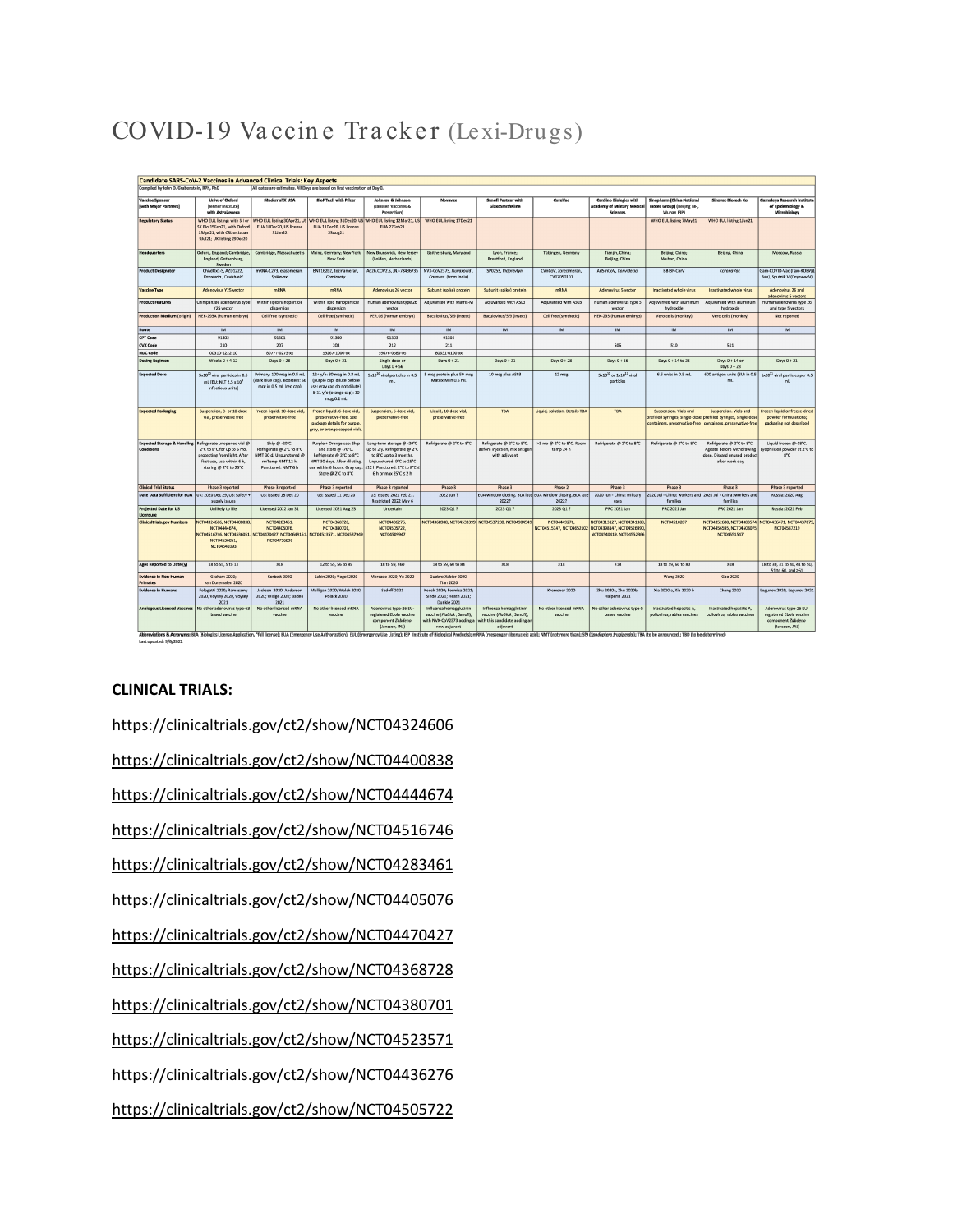<https://clinicaltrials.gov/ct2/show/NCT04509947> <https://clinicaltrials.gov/ct2/show/NCT04368988> <https://clinicaltrials.gov/ct2/show/NCT04449276> <https://clinicaltrials.gov/ct2/show/NCT04515147>

## **REFERENCES:**

Anderson EJ, Rouphael NG, Widge AT, et al. Safety and immunogenicity of SARS-CoV-2 mRNA-1273 vaccine in older adults. *N Engl J Med*. 2020;383:2427-2438. doi.org/10.1056/NEJMoa2028436

Baden LR, El Sahly HM, Essink B, et al. Efficacy and safety of the mRNA-1273 SARS-CoV-2 vaccine. *N Engl J Med*. 2021;384:403-416. doi.org/10.1056/NEJMoa2035389

Corbett KS, Flynn B, Foulds KE, et al. Evaluation of the mRNA-1273 vaccine against SARS-CoV-2 in nonhuman primates. *N Engl J Med*. 2020;383:1544-1555. doi.org/10.1056/NEJMoa2024671

Dunkle LM, Kotloff KL, Gay CL, et al. Efficacy and safety of NVX-CoV2373 in adults in the United States and Mexico. *N Engl J Med*. 2022;386:531-543. doi.org/10.1056/NEJMoa2116185

Folegatti PM, Ewer KJ, Aley PK, et al. Safety and immunogenicity of the ChAdOx1 nCoV-19 vaccine against SARS-CoV-2: a preliminary report of a phase 1/2, single-blind, randomised controlled trial. *Lancet*. 2020;396(10249):467-478. doi:10.1016/S0140-6736(20)31604-4. Available at [https://www.thelancet.com/journals/lancet/article/PIIS0140-6736\(20\)31604-4/fulltext](https://www.thelancet.com/journals/lancet/article/PIIS0140-6736(20)31604-4/fulltext)[\[PubMed](https://www.ncbi.nlm.nih.gov/entrez/query.fcgi?cmd=Retrieve&db=pubmed&dopt=Abstract&list_uids=32702298)  [32702298\]](https://www.ncbi.nlm.nih.gov/entrez/query.fcgi?cmd=Retrieve&db=pubmed&dopt=Abstract&list_uids=32702298)

Formica N, Mallory R, Albert G, et al. Evaluation of a SARS-CoV-2 vaccine NVX-CoV2373 in younger and older adults *PLoS Med*. 2021;18(Oct 1):e1003769. doi.org/10.1371/journal.pmed.1003769

Gao Q, Bao L, Mao H, et al. Development of an inactivated vaccine candidate for SARS-CoV-2. *Science*. 2020;369(6499):77-81. doi:10.1126/science.abc1932. Available at <https://science.sciencemag.org/content/369/6499/77.full>[\[PubMed 32376603\]](https://www.ncbi.nlm.nih.gov/entrez/query.fcgi?cmd=Retrieve&db=pubmed&dopt=Abstract&list_uids=32376603)

Graham SP, McLean RK, Spencer AJ, et al. Evaluation of the immunogenicity of prime-boost vaccination with the replication-deficient viral vectored COVID-19 vaccine candidate ChAdOx1 nCoV-19. *NPJ Vaccines*. 2020;5:69. doi:10.1038/s41541-020-00221-3. Available at <https://www.nature.com/articles/s41541-020-00221-3>[\[PubMed 32793398\]](https://www.ncbi.nlm.nih.gov/entrez/query.fcgi?cmd=Retrieve&db=pubmed&dopt=Abstract&list_uids=32793398)

Guebre-Xabier M, Patel N, Tian J-H, et al. NVX-CoV2373 vaccine protects cynomolgus macaque upper and lower airways against SARS-CoV-2 challenge. *Vaccine*. 2020;38(Nov 25):7892-7896. doi.org/10.1016/j.vaccine.2020.10.064

Halperin SA, Ye L, MacKinnon-Cameron M, et al. Final efficacy analysis, interim safety analysis, and immunogenicity of a single dose of recombinant novel coronavirus vaccine (adenovirus type 5 vector) in adults 18 years and older: An international, multicentre, randomised, double-blinded, placebocontrolled phase 3 trial. *Lancet.* 2021;Dec 23. doi.org/10.1016/S0140-6736(21)02753-[7\[PubMed](https://www.ncbi.nlm.nih.gov/entrez/query.fcgi?cmd=Retrieve&db=pubmed&dopt=Abstract&list_uids=34953526)  [34953526\]](https://www.ncbi.nlm.nih.gov/entrez/query.fcgi?cmd=Retrieve&db=pubmed&dopt=Abstract&list_uids=34953526)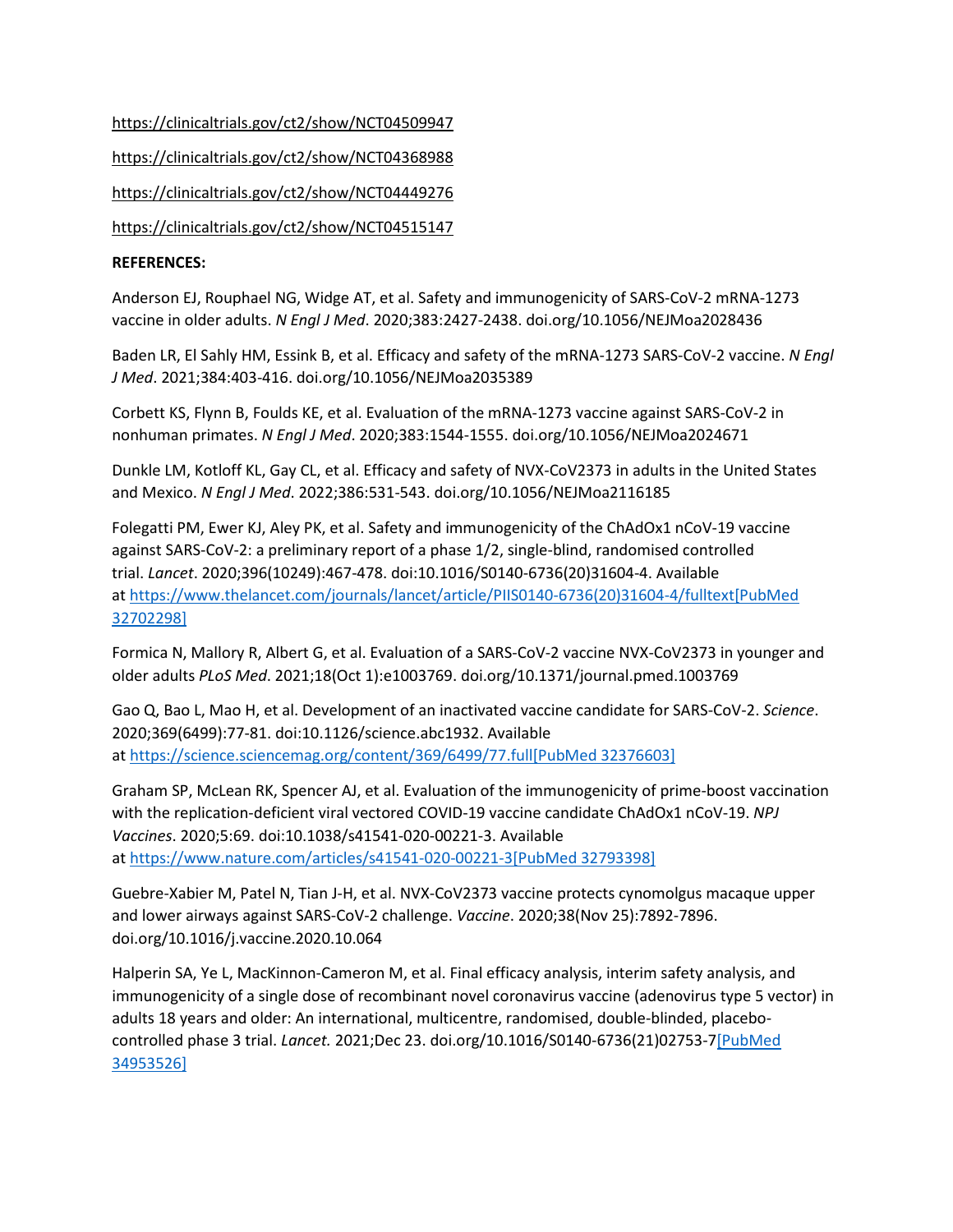Heath PT, Galiza EP, Baxter DN, et al. Safety and efficacy of NVX-CoV2373 Covid-19 vaccine. *N Engl J Med*. 2021;385:1172-1183. doi.org/10.1056/NEJMoa2107659

Jackson LA, Anderson EJ, Rouphael NG, et al. An mRNA vaccine against SARS-CoV-2 - preliminary report. *N Engl J Med*. 2020;383:1920-1931. doi:10.1056/NEJMoa2022483. Available at <https://www.nejm.org/doi/pdf/10.1056/NEJMoa2022483>[\[PubMed 32663912\]](https://www.ncbi.nlm.nih.gov/entrez/query.fcgi?cmd=Retrieve&db=pubmed&dopt=Abstract&list_uids=32663912)

Keech C, Albert G, Cho I, *et al*. Phase 1–2 trial of a SARS-CoV-2 recombinant spike protein nanoparticle vaccine. *N Engl J Med*. 2020;383:2320-2332. Available at [https://www.nejm.org/doi/full/10.1056/NEJMoa2026920?query=featured\\_coronavirus](https://www.nejm.org/doi/full/10.1056/NEJMoa2026920?query=featured_coronavirus)

Kremsner P, Mann P, Bosch J, Oostvogels L, et al. Phase 1 assessment of the safety and immunogenicity of an mRNA- lipid nanoparticle vaccine candidate against SARS-CoV-2 in human volunteers. *medRxiv*. 2020. <https://doi.org/10.1101/2020.11.09.20228551>

Kremsner PG, Mann P, Kroidl A, et al. Safety and immunogenicity of an mRNA-lipid nanoparticle vaccine candidate against SARS-CoV-2: A phase 1 randomized clinical trial. *Wien Klin Wochenschr.* 2021;133(Sep):931-941. doi.org/10.1007/s00508-021-01922-y

Logunov DY, Dolzhikova IV, Shcheblyakov DV, et al. Safety and efficacy of an rAd26 and rAd5 vectorbased heterologous prime-boost COVID-19 vaccine: An interim analysis of a randomised controlled phase 3 trial in Russia. *Lancet.* 2021;397(Feb 20):671-681. doi.org//10.1016/ S0140-6736(21)00234-8

Logunov DY, Dolzhikova IV, Zubkova OV, et al. Safety and immunogenicity of an rAd26 and rAd5 vectorbased heterologous prime-boost COVID-19 vaccine in two formulations: Two open, non-randomised phase 1/2 studies from Russia. *Lancet*. 2020;396(Sep 26):887- 897. [www.thelancet.com/journals/lancet/article/PIIS0140-6736\(20\)31866-3/fulltext](https://www.thelancet.com/journals/lancet/article/PIIS0140-6736(20)31866-3/fulltext)

Mercado NB, Zahn R, Wegmann F, et al. Single-shot Ad26 vaccine protects against SARS-CoV-2 in rhesus macaques. *Nature*. 2020;586(7830):583–588. <https://doi.org/10.1038/s41586-020-2607-z>[\[PubMed](https://www.ncbi.nlm.nih.gov/entrez/query.fcgi?cmd=Retrieve&db=pubmed&dopt=Abstract&list_uids=32731257)  [32731257\]](https://www.ncbi.nlm.nih.gov/entrez/query.fcgi?cmd=Retrieve&db=pubmed&dopt=Abstract&list_uids=32731257)

Mulligan MJ, Lyke KE, Kitchin N, et al. Phase 1/2 study of COVID-19 RNA vaccine BNT162b1 in adults. *Nature*. 2020;586(Aug 12):589-593. <https://doi.org/10.1038/s41586-020-2639-4>[\[PubMed](https://www.ncbi.nlm.nih.gov/entrez/query.fcgi?cmd=Retrieve&db=pubmed&dopt=Abstract&list_uids=32785213)  [32785213\]](https://www.ncbi.nlm.nih.gov/entrez/query.fcgi?cmd=Retrieve&db=pubmed&dopt=Abstract&list_uids=32785213)

Polack FP, Thomas SJ, Kitchin N, et al. Safety and efficacy of the BNT162b2 mRNA Covid-19 vaccine. *N Engl J Med*. 2020;383:263. doi.org/10.1056/NEJMoa2034577

Ramasamy MN, Minassian AM, Ewer KJ, et al. Safety and immunogenicity of ChAdOx1 nCoV-19 vaccine administered in a prime-boost regimen in young and old adults (COV002): a single-blind, randomised, controlled, phase 2/3 trial. *Lancet.* 2020;396:1979-1993. doi.org/10.1016/S0140-6736(20)32481-8

Sadoff J, Gray G, Vandebosch A, et al. Safety and efficacy of single-dose Ad26.COV2.S vaccine against Covid-19. *N Engl J Med*. 2021;384(Jun 10):2187-2201. doi.org/10.1056/NEJMoa2101544Ja

Sahin U, Muik A, Derhovanessian E, et al. COVID-19 vaccine BNT162b1 elicits human antibody and TH1 T-cell responses. *Nature*. 2020;586:594–599. Available at <https://doi.org/10.1038/s41586-020-2814-7>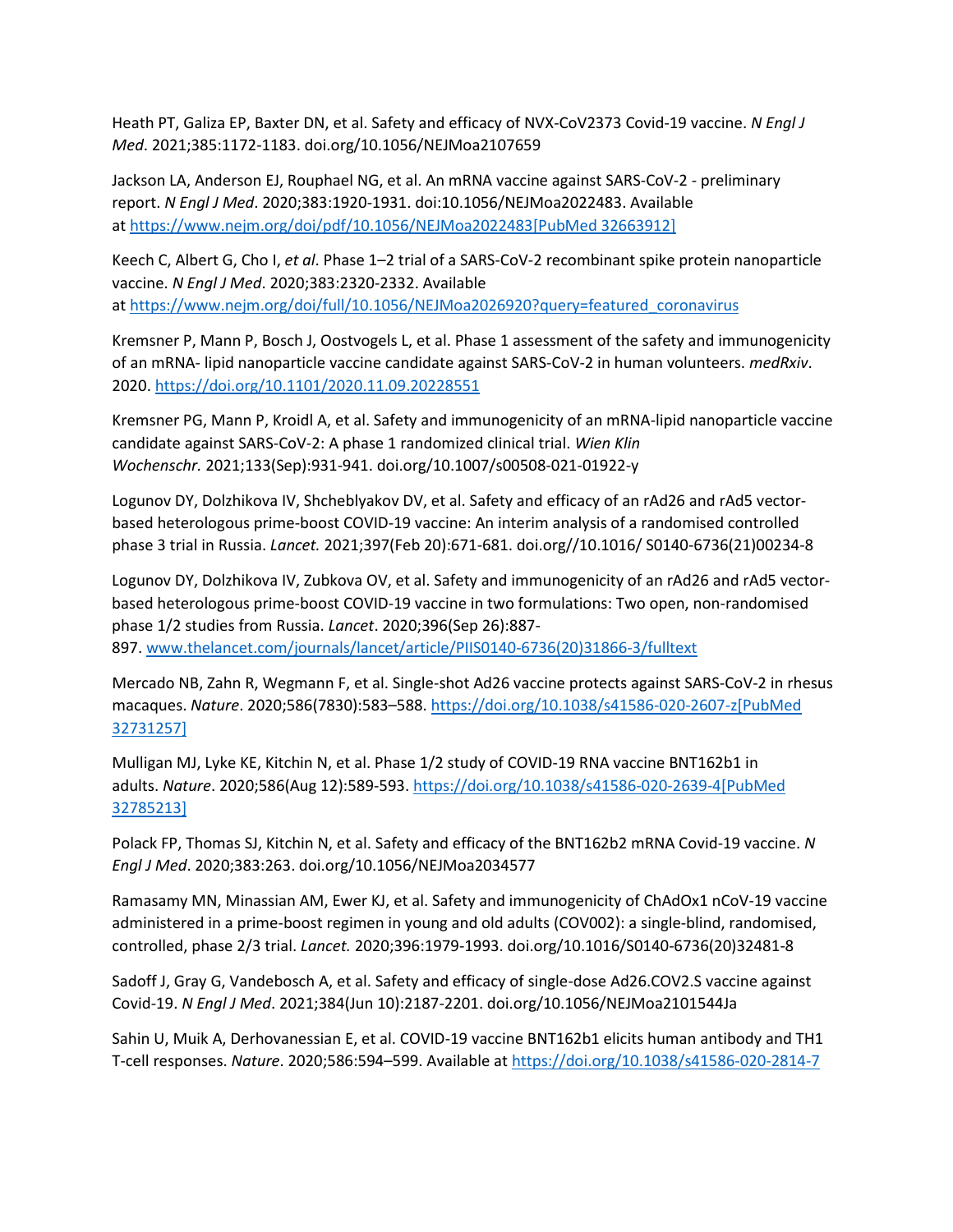Sahin U, Muik A, Vogler I, et al. BNT162b2 vaccine induces neutralizing antibodies and poly-specific T cells in humans. *Nature*. 2021;595:572–577. doi.org/10.1038/s41586-021-03653-6

Shinde V, Bhikha S, Hoosain Z, et al. Efficacy of NVX-CoV2373 Covid-19 vaccine against the B.1.351 variant. *N Engl J Med*. 2021;384:1899-1909. doi.org/10.1056/NEJMoa2103055

Tian J-H, Patel N, Haupt R, et al. SARS-CoV-2 spike glycoprotein vaccine candidate NVX-CoV2373 elicits immunogenicity in baboons and protection in mice. *Nat Commun*. 2021;12(Jan 14):372. doi.org/10.1038/s41467-020-20653-8

van Doremalen N, Lambe T, Spencer A, et al. ChAdOx1 nCoV-19 vaccination prevents SARS-CoV-2 pneumonia in rhesus macaques. *Nature*. 2020;586:578–582. [https://doi.org/10.1038/s41586-020-2608](https://doi.org/10.1038/s41586-020-2608-y) [y](https://doi.org/10.1038/s41586-020-2608-y)[\[PubMed 32511340\]](https://www.ncbi.nlm.nih.gov/entrez/query.fcgi?cmd=Retrieve&db=pubmed&dopt=Abstract&list_uids=32511340)

Vogel AB, Kanevsky I, Che Y, et al. BNT162b vaccines protect rhesus macaques from SARS-CoV-2. *Nature*. 2021;592:283-289. doi.org/10.1038/s41586-021-03275-y

Voysey M, Costa Clemens SA, Madhi SA, et al. Safety and efficacy of the ChAdOx1 nCoV-19 vaccine (AZD1222) against SARS-CoV-2: An interim analysis of four randomised controlled trials in Brazil, South Africa, and the UK. *Lancet*. 2021;397(Jan 9):99-111. doi.org/10.1016/S0140-6736(20)32661-1

Voysey M, Costa Clemens SA, Madhi SA, et al. Single dose administration, and the influence of the timing of the booster dose on immunogenicity and efficacy of ChAdOx1 nCoV-19 (AZD1222) vaccine. *Lancet*. 2021;397(Mar 6):881-891. doi.org/10.1016/S0140-6736(21)00432-3

Walsh EE, Frenck R, Falsey AR, et al. Safety and immunogenicity of two RNA-based Covid-19 vaccine candidates. *N Engl J Med*. 2020;383:2439-2450. doi.org10.1056/NEJMoa2027906

Wang H, Zhang Y, Huang B, et al. Development of an inactivated vaccine candidate, BBIBP-CorV, with potent protection against SARS-CoV-2. *Cell*. 2020;182(3):713-721. doi:10.1016/j.cell.2020.06.008. Available at [https://www.cell.com/cell/fulltext/S0092-8674\(20\)30695-](https://www.cell.com/cell/fulltext/S0092-8674(20)30695-4?_returnURL=https%3A%2F%2Flinkinghub.elsevier.com%2Fretrieve%2Fpii%2FS0092867420306954%3Fshowall%3Dtrue) [4?\\_returnURL=https%3A%2F%2Flinkinghub.elsevier.com%2Fretrieve%2Fpii%2FS0092867420306954%3](https://www.cell.com/cell/fulltext/S0092-8674(20)30695-4?_returnURL=https%3A%2F%2Flinkinghub.elsevier.com%2Fretrieve%2Fpii%2FS0092867420306954%3Fshowall%3Dtrue) [Fshowall%3Dtrue](https://www.cell.com/cell/fulltext/S0092-8674(20)30695-4?_returnURL=https%3A%2F%2Flinkinghub.elsevier.com%2Fretrieve%2Fpii%2FS0092867420306954%3Fshowall%3Dtrue)[\[PubMed 32778225\]](https://www.ncbi.nlm.nih.gov/entrez/query.fcgi?cmd=Retrieve&db=pubmed&dopt=Abstract&list_uids=32778225)

Xia S, Duan K, Zhang Y, et al. Effect of an inactivated vaccine against SARS-CoV-2 on safety and immunogenicity outcomes: interim analysis of 2 randomized clinical trials. *JAMA*. 2020;324:951-960. doi:10.1001/jama.2020.1554[3\[PubMed 32789505\]](https://www.ncbi.nlm.nih.gov/entrez/query.fcgi?cmd=Retrieve&db=pubmed&dopt=Abstract&list_uids=32789505)

Xia S, Zhang Y, Wang Y, et al. Safety and immunogenicity of an inactivated SARS-CoV-2 vaccine, BBIBP-CorV: A randomised, double-blind, placebo-controlled, phase 1/2 trial. *Lancet Infect Dis*. 2021;21(Jan 1):39-51. doi.org/10.1016/S1473-3099(20)30831-8

Yu J, Tostanoski LH, Peter L, et al. DNA vaccine protection against SARS-CoV-2 in rhesus macaques. *Science*. 2020;369(6505):806-811. doi:10.1126/science.abc6284. Available at <https://science.sciencemag.org/content/369/6505/806.full>[\[PubMed 32434945\]](https://www.ncbi.nlm.nih.gov/entrez/query.fcgi?cmd=Retrieve&db=pubmed&dopt=Abstract&list_uids=32434945)

Zhang Y, Zeng G, Pan H, et al. Safety, tolerability, and immunogenicity of a SARS-CoV-2 inactivated vaccine in healthy adults aged 18-59 years: a randomized, double-blind, placebo-controlled, phase 1/2 clinical trial. *Lancet Infect Dis*. 2021;21(Feb):181-192. doi.org/10.1016/S1473-3099(20)30843-4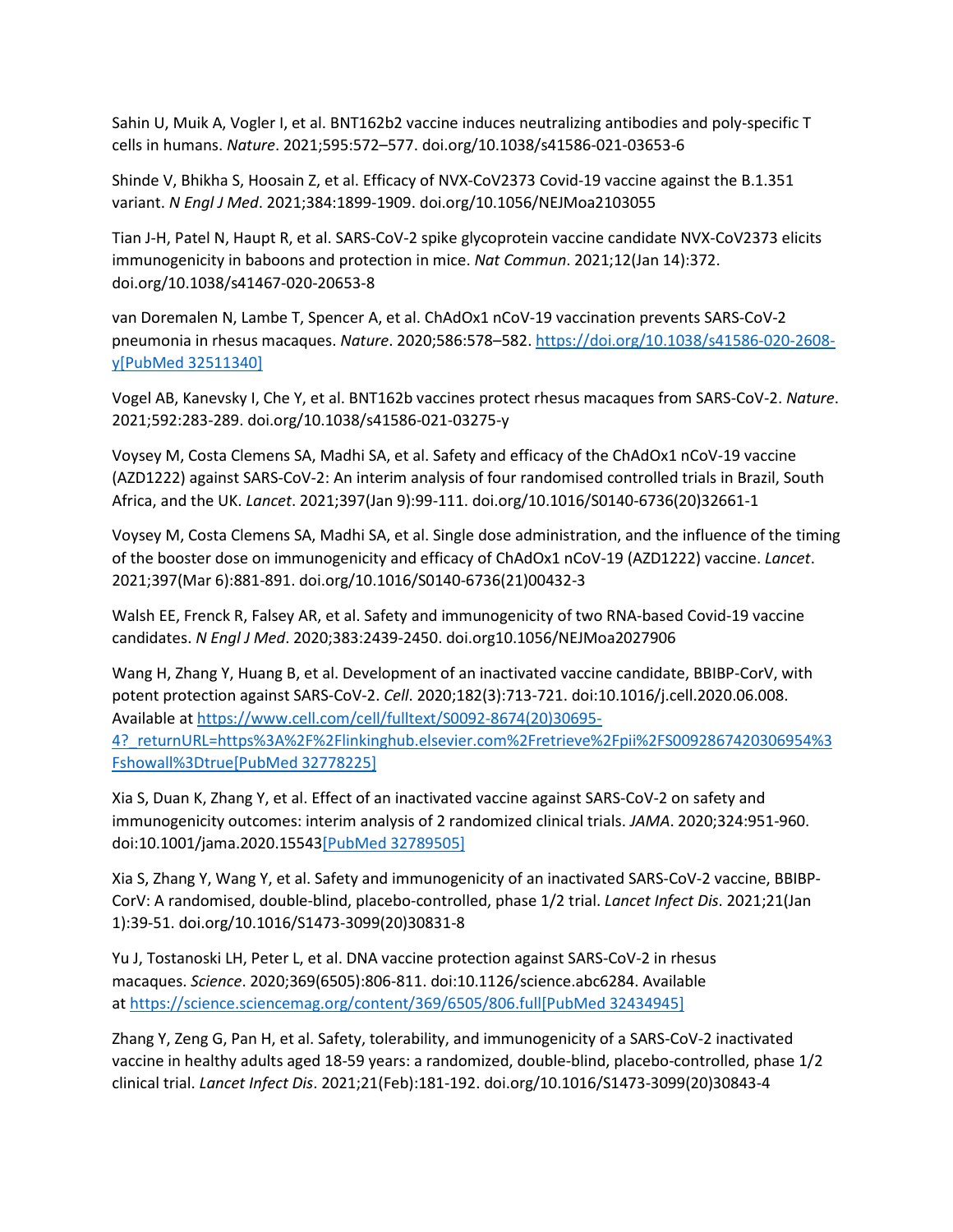Zhu FC, Guan XH, Li YH, et al. Immunogenicity and safety of a recombinant adenovirus type-5-vectored COVID-19 vaccine in healthy adults aged 18 years or older: a randomised, double-blind, placebocontrolled, phase 2 trial. *Lancet*. 2020;396(10249):479-488. doi:10.1016/S0140-6736(20)31605-6. Available at [https://www.thelancet.com/journals/lancet/article/PIIS0140-6736\(20\)31605-](https://www.thelancet.com/journals/lancet/article/PIIS0140-6736(20)31605-6/fulltext) [6/fulltext](https://www.thelancet.com/journals/lancet/article/PIIS0140-6736(20)31605-6/fulltext)[\[PubMed 32702299\]](https://www.ncbi.nlm.nih.gov/entrez/query.fcgi?cmd=Retrieve&db=pubmed&dopt=Abstract&list_uids=32702299)

Zhu FC, Li YH, Guan XH, et al. Safety, tolerability, and immunogenicity of a recombinant adenovirus type-5 vectored COVID-19 vaccine: a dose-escalation, open-label, non-randomised, first-in-human trial. *Lancet*. 2020;395(10240):1845-1854. doi:10.1016/S0140-6736(20)31208-3. Available at <https://www.thelancet.com/action/showPdf?pii=S0140-6736%2820%2931208-3>[\[PubMed 32450106\]](https://www.ncbi.nlm.nih.gov/entrez/query.fcgi?cmd=Retrieve&db=pubmed&dopt=Abstract&list_uids=32450106)

# **RESOURCE DOCUMENTS:**

Biomedical Advanced Research & Development Authority (BARDA): Award list: <https://medicalcountermeasures.gov/app/barda/coronavirus/COVID19.aspx>

Coalition for Epidemic Preparedness Innovations (CEPI): <https://cepi.net/news/>

Food & Drug Administration, Emergency Use Authorizations (EUA): [https://www.fda.gov/emergency](https://www.fda.gov/emergency-preparedness-and-response/mcm-legal-regulatory-and-policy-framework/emergency-use-authorization)[preparedness-and-response/mcm-legal-regulatory-and-policy-framework/emergency-use-authorization](https://www.fda.gov/emergency-preparedness-and-response/mcm-legal-regulatory-and-policy-framework/emergency-use-authorization)

Food & Drug Administration, Fast Track & Similar Designations: [https://www.fda.gov/patients/learn](https://www.fda.gov/patients/learn-about-drug-and-device-approvals/fast-track-breakthrough-therapy-accelerated-approval-priority-review)[about-drug-and-device-approvals/fast-track-breakthrough-therapy-accelerated-approval-priority-review](https://www.fda.gov/patients/learn-about-drug-and-device-approvals/fast-track-breakthrough-therapy-accelerated-approval-priority-review)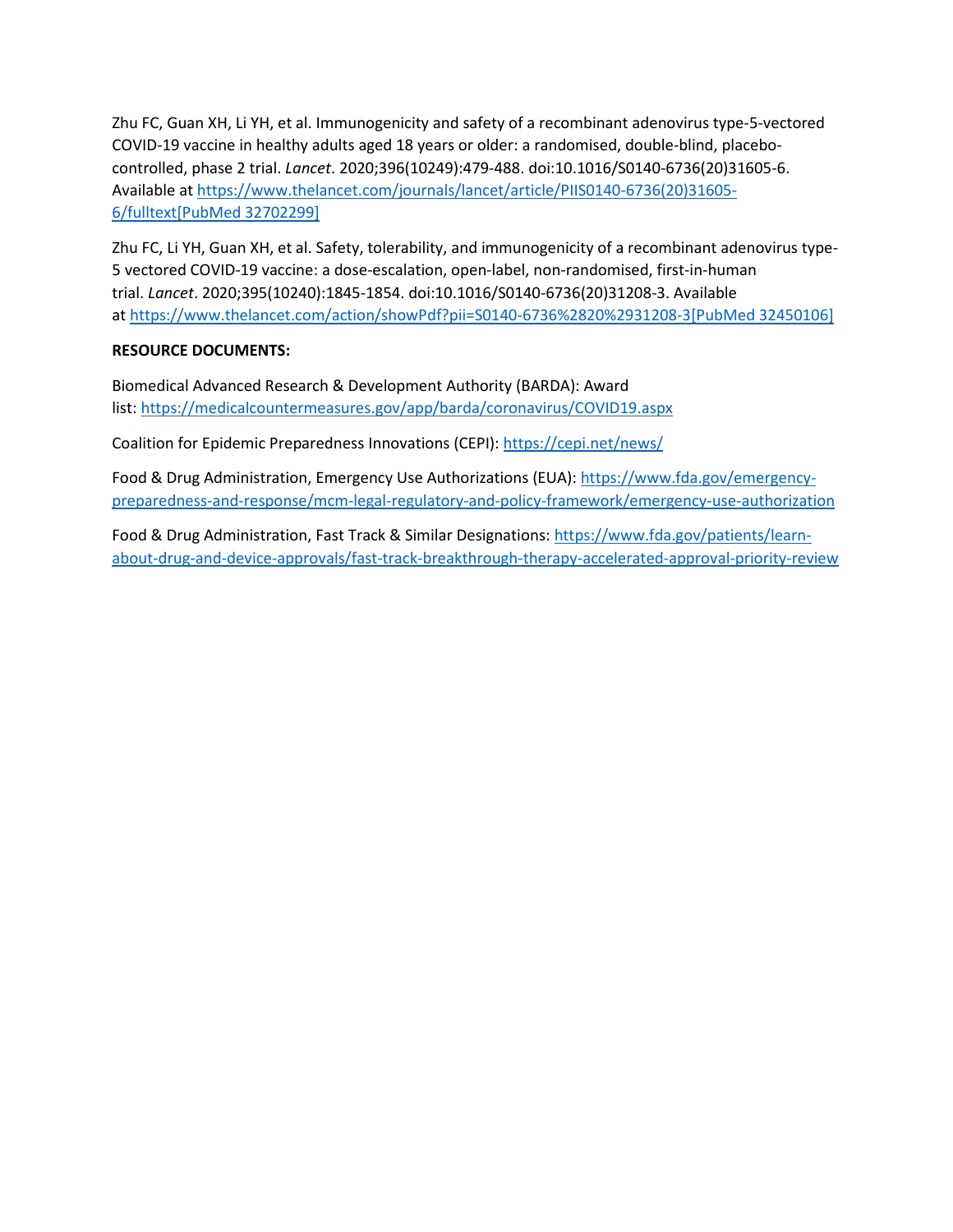| <b>SARS-CoV-2 Vaccines: Evidence from Human Immunogenicity Studies</b>                                                                                                                                    |                                                                                                                                                                                                                                                                                                                                                                                                                                                                  |                                                                                                                                                                                                                                     |                                                                                                                                                                       |                                                                                                                                                                                                            |                                                                                                                                                                                                                         |                                                 |                                                                                                  |                                                                                                                                                                    |                                                                                                                                 |                                                                                                                                                             |  |  |
|-----------------------------------------------------------------------------------------------------------------------------------------------------------------------------------------------------------|------------------------------------------------------------------------------------------------------------------------------------------------------------------------------------------------------------------------------------------------------------------------------------------------------------------------------------------------------------------------------------------------------------------------------------------------------------------|-------------------------------------------------------------------------------------------------------------------------------------------------------------------------------------------------------------------------------------|-----------------------------------------------------------------------------------------------------------------------------------------------------------------------|------------------------------------------------------------------------------------------------------------------------------------------------------------------------------------------------------------|-------------------------------------------------------------------------------------------------------------------------------------------------------------------------------------------------------------------------|-------------------------------------------------|--------------------------------------------------------------------------------------------------|--------------------------------------------------------------------------------------------------------------------------------------------------------------------|---------------------------------------------------------------------------------------------------------------------------------|-------------------------------------------------------------------------------------------------------------------------------------------------------------|--|--|
| Compiled by John D. Grabenstein, RPh, PhD<br>All Days based on first vaccination at Day 0.<br>Table describes results with doses carried forward into phase 3 efficacy trials. Other available data noted |                                                                                                                                                                                                                                                                                                                                                                                                                                                                  |                                                                                                                                                                                                                                     |                                                                                                                                                                       |                                                                                                                                                                                                            |                                                                                                                                                                                                                         |                                                 |                                                                                                  |                                                                                                                                                                    |                                                                                                                                 |                                                                                                                                                             |  |  |
| <b>Vaccine Sponsor</b><br>(with Majo<br>Partners)                                                                                                                                                         | Univ. of Oxford (Jenner<br>Institute) with<br><b>AstraZenera</b>                                                                                                                                                                                                                                                                                                                                                                                                 | <b>ModernaTX USA</b>                                                                                                                                                                                                                | <b>BloNTech with Pfizer</b>                                                                                                                                           | Johnson & Johnson<br>(Janssen Vaccines)                                                                                                                                                                    | Novavax                                                                                                                                                                                                                 | <b>Sanofi Pasteur with</b><br>GlaxoSmithKling   | <b>CureVac</b>                                                                                   | <b>CanSino Biologics</b><br>with Academy of<br><b>Military Medical</b><br><b>Sciences</b>                                                                          | Sinopharm (China<br><b>National Biotec</b><br>Group) (Beljing IBP,<br>Wuhan IBP)                                                | Sinovac Biotech Co.                                                                                                                                         |  |  |
| <b>Product Designator</b>                                                                                                                                                                                 | ChAdOx1-S, AZD1222,<br>Vaxzevria, Covishield                                                                                                                                                                                                                                                                                                                                                                                                                     | mRNA-1273.<br>elasomeran, Spikevo                                                                                                                                                                                                   | BNT162b2, tozinameran<br>Comirnaty                                                                                                                                    | Ad26.COV2.S,<br>JNJ-78436735                                                                                                                                                                               | NVX-CoV2373,<br>Nuvaxovid, Covovax<br>(from India)                                                                                                                                                                      | SP0253, Vidprevtyn                              | CVnCoV, zorecimeran<br>CV07050101                                                                | Ad5-nCoV,<br>Convidecia                                                                                                                                            | BBIBP-CorV                                                                                                                      | CoronaVac                                                                                                                                                   |  |  |
| <b>Vaccine Type</b><br><b>Product Features</b>                                                                                                                                                            | Adenovirus Y25 vector<br>Chimpanzee adenovirus                                                                                                                                                                                                                                                                                                                                                                                                                   | mRNA<br>Within lipid nanoparticle                                                                                                                                                                                                   | <b>mRNA</b><br>Within lipid nanoparticle                                                                                                                              | Adenovirus 26 vector<br>Human adenovirus type                                                                                                                                                              | Subunit (spike) protein<br>Adjuvanted with Matrix-                                                                                                                                                                      | Subunit (spike) protein<br>Adjuvanted with AS03 | mRNA<br>Adjuvanted with AS03                                                                     | Adenovirus 5 vector<br>Human adenovirus                                                                                                                            | Inactivated whole<br>Adjuvanted with                                                                                            | Inactivated whole<br>Adjuvanted with                                                                                                                        |  |  |
| PHASE 3: Clin-                                                                                                                                                                                            | Y25 vector<br>NCT04400838, EudraCT #                                                                                                                                                                                                                                                                                                                                                                                                                             | dispersion<br>NCT04470427, "COVE                                                                                                                                                                                                    | dispersion<br>NCT04368728                                                                                                                                             | 26 vector<br>NCT04505722                                                                                                                                                                                   | EudraCT # 2020-004123                                                                                                                                                                                                   | NCT04904549                                     | NCT04652102                                                                                      | type 5 vector<br>Trial in Pakistan.                                                                                                                                | aluminum hvdroxide<br>Trial in UAE and                                                                                          | aluminum hydroxide<br>Trial in Brazil + Turke                                                                                                               |  |  |
| caltrials.gov #                                                                                                                                                                                           | 2020-001228-32                                                                                                                                                                                                                                                                                                                                                                                                                                                   |                                                                                                                                                                                                                                     |                                                                                                                                                                       | 'ENSEMBLE," COV3001                                                                                                                                                                                        | 16, NCT04583995                                                                                                                                                                                                         |                                                 | "HERALD"                                                                                         | México, Russia, Chile<br>Anzentina                                                                                                                                 | Bahrain                                                                                                                         | among healthcare<br>workers                                                                                                                                 |  |  |
| Volunteers                                                                                                                                                                                                | $N=11,636$                                                                                                                                                                                                                                                                                                                                                                                                                                                       | N=30,351                                                                                                                                                                                                                            | N=43,998                                                                                                                                                              | N=43,783                                                                                                                                                                                                   | N > 15,000 in UK; 29,960<br>in US+Mex                                                                                                                                                                                   | N=37,430                                        | N=36,500                                                                                         | N=36,717                                                                                                                                                           |                                                                                                                                 | N=12396                                                                                                                                                     |  |  |
| <b>Dosing Regimen</b>                                                                                                                                                                                     | 5x10 <sup>20</sup> viral particles in<br>0.5 mL [EU: NLT 2.5 x $10^8$<br>infectious unitsl                                                                                                                                                                                                                                                                                                                                                                       | 100 mcg per 0.5 mL<br>Days 0 + 28                                                                                                                                                                                                   | 30 mcg per 0.3 ml, Days<br>$0 + 21$                                                                                                                                   | 5x10 <sup>30</sup> vp per 0.5 ml IM,<br>single dose                                                                                                                                                        | 5 mcg spike + 50mcg<br>Matrix-M per 0.5 ml. IM<br>Days $0 + 21$                                                                                                                                                         | 10 mcg + AS03, Days 0 +<br>21                   | 12 mcg + AS03, Days<br>$0 + 28$                                                                  | Single dose                                                                                                                                                        | Days 0 + 14 to 28                                                                                                               | Days $0 + 14$                                                                                                                                               |  |  |
| Age Cohorts (y)                                                                                                                                                                                           | $\geq 18$                                                                                                                                                                                                                                                                                                                                                                                                                                                        | 18 to 64, 265 with or<br>without risk factors                                                                                                                                                                                       | 16 to 55, 56 to 85                                                                                                                                                    | 18 to 100                                                                                                                                                                                                  | 18 to 59, 60 to 84                                                                                                                                                                                                      | $\geq 18$                                       | $\geq 18$                                                                                        | 218                                                                                                                                                                | $\geq 18$                                                                                                                       | 218                                                                                                                                                         |  |  |
| Control Arm(s)                                                                                                                                                                                            | Meningococcal ACWY<br>vaccine                                                                                                                                                                                                                                                                                                                                                                                                                                    | NaCl 0.9%                                                                                                                                                                                                                           | NaCl 0.9%                                                                                                                                                             | NaCl 0.9%                                                                                                                                                                                                  | NaCl 0.9%                                                                                                                                                                                                               | <b>Not specified</b>                            | Not specified                                                                                    | Mannitol, sucrose,<br>sodium chloride<br>excipients                                                                                                                | <b>Unspecified placebo</b>                                                                                                      | Unspecified placebo                                                                                                                                         |  |  |
| <b>Source Document</b>                                                                                                                                                                                    | Voysey 2020; Voysey<br>2021                                                                                                                                                                                                                                                                                                                                                                                                                                      | VRBPAC documents,<br>Baden 2021                                                                                                                                                                                                     | VRBPAC documents,<br><b>Polack 2020</b>                                                                                                                               | VRBPAC documents<br>2021 Feb 26                                                                                                                                                                            | Heath 2021; Dunkle<br>2021                                                                                                                                                                                              | press release, 2021 0527                        | press release, 2021<br>0616                                                                      | Halperin 2021                                                                                                                                                      | Press release, 2020<br>Dec 13. WHO<br>Summary 2021 May                                                                          | Company summary,<br>2021 Apr 03                                                                                                                             |  |  |
| <b>Interim and Priman</b><br><b>Analyses</b>                                                                                                                                                              | 131 and 150 cases.<br>identified ≥14 days after<br>Dose 2                                                                                                                                                                                                                                                                                                                                                                                                        | 95 and 196 cases.<br>identified ≥14 days after<br>Dose 2                                                                                                                                                                            | 94 and 170 cases.<br>identified >7 days after<br>Dose 2                                                                                                               | Primary: 154 cases ≥14<br>days after Dose 1 (only<br>dosel                                                                                                                                                 | 66, 110, and 152 cases<br>≥7 days after Dose 2                                                                                                                                                                          |                                                 |                                                                                                  |                                                                                                                                                                    |                                                                                                                                 | Brazil: 253 cases ≥14<br>days after Dose 2                                                                                                                  |  |  |
| <b>Protective Efficacy</b>                                                                                                                                                                                | UK: 70% (55, 81%)<br>EU: 60% (46, 70%)<br>starting 15 d after Dose<br>2, 30 vs 131 cases                                                                                                                                                                                                                                                                                                                                                                         | 94.1%, based on 196<br>cases (185 control, 11<br>vaccine)                                                                                                                                                                           | 95%, based on 170 case<br>(162 control, 8 vaccine)                                                                                                                    | 67% (95% CI: 59, 73%)<br>starting 28 days after<br>only dose, 464 cases<br>(116 control, 348)<br>vaccine)                                                                                                  | Original virus: 96% (95%<br>CI: 74, 99%). UK variant:<br>86% (71, 94%), Overall,<br>UK: 90% (80, 95%) with<br>106 cases. Overall,<br>US+Mex: 90% (83, 95%)<br>with 77 cases                                             |                                                 | nterim based on 134<br>disease cases: 47%<br>higher in younger<br>volunteers, lower in<br>older. | 57.5% (95% CI 40,<br>70%) against<br>symptomatic<br>infection, 91% (36,<br>99%) against severe<br>disease starting 28<br>days after vaccination                    | <b>UAE</b> and Bahrain<br>eport 86% efficacy<br>press release. China<br>reports 79% efficacy.<br>WHO pooled<br>calculation: 78% | Any case: Brazil-51%<br>Turkey-91%, China-<br>8%, UAE-86%, Brazil<br>84% to avoid medica<br>treatment. Brazil-<br>100% to avoid<br>hospitilization          |  |  |
| <b>Distribution of</b><br><b>Disease Severity</b>                                                                                                                                                         | 0 hospitalizations or<br>severe cases in vaccine<br>group, 6 in control group                                                                                                                                                                                                                                                                                                                                                                                    | 100% protection against<br>severe disease (30<br>control, 0 vaccine)                                                                                                                                                                | 1 case in vaccine group<br>9 in control group                                                                                                                         | Severe disease: 85%<br>(95% CI: 54, 97%).<br>Hospitalization: 100%<br>(95% CI: 74, 100%)                                                                                                                   | Severe, all trials: 9<br>control, 0 vaccine<br>Hospitalization: 100%                                                                                                                                                    |                                                 |                                                                                                  | See above                                                                                                                                                          | Not described                                                                                                                   | See above                                                                                                                                                   |  |  |
| <b>Principal Safety</b><br><b>Findings</b>                                                                                                                                                                | Injection-site (>60%);<br>headache, fatigue<br>(>50%); myalgia, malaise<br>(>40%); pyrexia, chills<br>(>30%); and arthralgia,<br>nausea (>20%). More<br>after Dose 1 than 2. AEs<br>milder and less frequen<br>if 65+y/o                                                                                                                                                                                                                                         | Common AEs: injection-<br>site pain (92%), fatigue<br>(69%), headache (63%),<br>muscle pain (60%), joint<br>pain (45%), chills (43%)<br>Grade 3: Fatigue 9.7%.<br>muscle ache 8.9%, joint<br>pain 5.2%, headache<br>4.5%, pain 4.1% | Injection site (84%),<br>fatigue (63%), headach<br>(55%), myalgia (38%),<br>chills (32%), arthralgia<br>(24%), fever (14%).<br>Grade 3: Fatigue 3.8%<br>headache 2.0% | Common: inj-site pain<br>(49%), headache (39%).<br>fatigue (38%), muscle<br>ache (33%). Fatigue 1%<br>muscle ache 1%, any<br>systemic 1.8%.                                                                | Inj-site reactions:<br>tenderness (52-75%).<br>pain (27-50%). Headache<br>(25-40%), fatigue (20-<br>40%), muscle pain (22-<br>40%), malaise (10-30%)<br>Grade 3: Any systemic AE<br>(5%), any injection-site<br>AE (4%) |                                                 |                                                                                                  | No difference in SAEs<br>between Ad5-nCoV<br>and placebo, nor<br>medically attended<br>events. 63% reporter<br>a solicited systemic<br>AE, headache 44%            | Most AEs mild to<br>moderate. Most<br>common: Inj-site<br>pain, headache,<br>fatigue. No imbalan<br>in serious AEs              | Common: Pain (60%)<br>welling (6%), pruriti<br>(4%), erythema (4%)<br>induration (4%).<br>Grade 3: Local pain<br>(0.1%), headache<br>(0.6%), fatigue (0.2%) |  |  |
| <b>PHASE 1/2:</b><br><b>Publication lead</b>                                                                                                                                                              | Folegatti 2020,<br>Ramasamy 2020, Voyse                                                                                                                                                                                                                                                                                                                                                                                                                          | lackson 2020 (18 to 55):<br>Anderson 2020 (256)                                                                                                                                                                                     | Walsh 2020; Sahin 2020<br>Dec                                                                                                                                         | Sadoff 2021                                                                                                                                                                                                | <b>Keech 2020</b>                                                                                                                                                                                                       | Press release                                   | Kremsner 2020                                                                                    | Zhu 2020a.<br>Zhu 2020b, Halperin                                                                                                                                  | Xia 2020 Aug 13, Xia<br>2020 Oct 15                                                                                             | <b>Zhang 2020</b>                                                                                                                                           |  |  |
| author<br>Vaccinee Cohort 1:<br>aze range (v), n                                                                                                                                                          | 2020<br>Folegatti: 18 to 55,<br>$n = 533$                                                                                                                                                                                                                                                                                                                                                                                                                        | Jackson: 18 to 55, n=15                                                                                                                                                                                                             | 18 to 55, n=12                                                                                                                                                        | 18 to 55, n=402                                                                                                                                                                                            | 18 to 59, n=29                                                                                                                                                                                                          |                                                 | 18 to 59, n=28                                                                                   | 2021<br>≥18, n=253                                                                                                                                                 | Xia-Oct: 18 to 59,<br>$n=56$                                                                                                    | 18 to 59, n=120                                                                                                                                             |  |  |
| 1. Vaccine Dosage,<br>Regimen                                                                                                                                                                             | 5x10 <sup>10</sup> vp, single dose                                                                                                                                                                                                                                                                                                                                                                                                                               | 100 mcg, Days 0 + 28                                                                                                                                                                                                                | 30 mcg, Days 0 + 21                                                                                                                                                   | $5x10^{10}$ or $1x10^{11}$ vp,<br>ingle dose or Dav 0 + 56                                                                                                                                                 | 5 mcg spike + 50 mcg<br>adjuvant, Days 0 + 21                                                                                                                                                                           |                                                 | 12 mcg, Days 0 + 28                                                                              | $1x10^{11}$ vp, single dose                                                                                                                                        | 5 mcg, Days 0 + 21                                                                                                              | 3 mcg, Days 0 + 28                                                                                                                                          |  |  |
| antibody respor<br>Onset (A). Assay (B),<br>Peak                                                                                                                                                          | (moderate at Day 14).<br>MNA: 51 at Day 28,<br>detected in 91% (n=35)<br>rising further to Day 42<br>PRNT: 218 at Day 28,<br>letected in 100% (n=35)<br>MarburgVN: 62% at Day<br>$56(n=37)$                                                                                                                                                                                                                                                                      | (moderate at Days 14<br>and 28). PsVNA: 344<br>(peak Day 42), detected<br>in 100% at Day 35. PRNT<br>654 at Day 42, detected<br>in 100% at Day 42                                                                                   | at Day 21). VNT: 361 at<br>Day 28, detected in<br>100%                                                                                                                | 224 (low dose x1), 224<br>(low x2), 215 (high x1),<br>or 354 (high x2),<br>detected in 88% to 96%<br>at Day 28. By Day 56,<br>further rise and 96% to<br>100% response. Dose 2<br>increased levels further | (earliest measurement)<br>all by Day 35. MNA: Peak<br>3906 at Day 35, detected<br>in 100%                                                                                                                               | TBA                                             | >4-fold 64%, and<br>100% at Day 43                                                               | LV: 19.5 at Day 28,<br>detected in 43%. NA<br>PV: 61 at Day 28,<br>detected in 85%. Pric<br>Ad5 immunity<br>educed nAb respon<br>$-2$ -fold                        | RNT: 247 at Day 35<br>detected in 98%                                                                                           | 56 (only day tested).<br>MCEA: 23.8 at Day 5                                                                                                                |  |  |
| 1. Relative to<br>convalescent serun<br>pool (C)                                                                                                                                                          | Pool n=142,<br>pseudoneutralization<br>Figure 5, vaccinees<br>similar to pool at Day 35<br>or 52. Pool n=5, Marburg<br>VN, Figure 4, less than<br>pool                                                                                                                                                                                                                                                                                                           | Pool n=41, PsVNA: 109.<br>PRNT: 158. Figure 2b:<br>Dose 1--similar, Dose 2<br>(Day 56) vaccinees<br>exceeded pool                                                                                                                   | Pool n=38, VNT: 94.<br>Figure 4: Vaccinees 3.8<br>fold higher than pool                                                                                               | Pool n not described.<br>wtVNA: 522                                                                                                                                                                        | Pool n=29, MNA: 983<br>Figure 3B: Vaccinees 4<br>fold higher than pool                                                                                                                                                  | Comparable to<br>convalescent plasma            | Pool n=67, MNA: 113.                                                                             | Not assessed                                                                                                                                                       | Not compared to<br>convalescent serum                                                                                           | Pool not described.<br>MCEA: 164. Vaccinee<br>2.5- to 6.8-fold lowe<br>than pool                                                                            |  |  |
| 1. T-cell response                                                                                                                                                                                        | 100% responded, peak<br>Day 14, n=43. No<br>mention of CD8                                                                                                                                                                                                                                                                                                                                                                                                       | 100% responded, Th1<br>$biased$ (TNF $\alpha$ > IL2 > IFNv<br>>> IL4, IL13). Low-level<br>CD8 response post<br>second 100-mcg dose                                                                                                  | 92% expanded CD8 cells<br>Th1 CD4 response, mos<br>producing IFNy                                                                                                     | CD4+ response in 80% a<br>Day 14. Robust CD8<br>response, yet Th1 bias<br>Response to dose 2<br>pending                                                                                                    | Most responded, Th1<br>biased (TNF $\alpha$ > IL2 > IFN)<br>>15, 113                                                                                                                                                    |                                                 | Not studied                                                                                      | IFNy in 90% at Day<br>28. Not influenced by<br>ad-5 status. No<br>mention of CD8                                                                                   | No differences from<br>controls for Th1, Th2<br>or Th17                                                                         | Positive for IFNy spot<br>forming cells                                                                                                                     |  |  |
| <b>Vaccinee Cohort 2:</b><br>age range (y), n                                                                                                                                                             | Ramasamy: 18 to 55<br>(n=100), 56-69 (n=120.<br>$270$ (n=200)                                                                                                                                                                                                                                                                                                                                                                                                    | Anderson: 56 to 70,<br>n=10, 271, n=10                                                                                                                                                                                              | 65 to 85, n=12                                                                                                                                                        | 265, n=394. Data on first<br>15 (65 to 88) reported<br>here                                                                                                                                                | 18 to 59, n=28                                                                                                                                                                                                          |                                                 |                                                                                                  | $218, n=129$                                                                                                                                                       | 18 to 59, n=42                                                                                                                  | 18 to 59, n=120                                                                                                                                             |  |  |
| 2. Vaccine Dosage,<br><b>Regimen</b>                                                                                                                                                                      | $5x10^{30}$ vp, Days $0 + 28$                                                                                                                                                                                                                                                                                                                                                                                                                                    | 100 mcg, Days 0 + 28                                                                                                                                                                                                                | 30 mcg, Days 0 + 21                                                                                                                                                   | $5x10^{10}$ or $1x10^{11}$ vp,<br>ingle dose or Dav 0 + 56                                                                                                                                                 | 25 mcg spike + 50 mcg<br>adjuvant, Days 0 + 21                                                                                                                                                                          |                                                 |                                                                                                  | 5x10 <sup>10</sup> vp, single dose                                                                                                                                 | 5 mcg, Days 0 + 14                                                                                                              | 3 mcg, Days 0 + 14                                                                                                                                          |  |  |
| 2. Neutralizing<br>antibody respor<br>Onset (A). Assay (B),<br>Peak                                                                                                                                       | Onset by Day 28<br>(moderate at Day 14),<br>higher with boost. MNA:<br>peak at Day 42: 144 to<br>193: detected in >99%                                                                                                                                                                                                                                                                                                                                           | Onset by Day 35<br>(moderate at Days 14<br>and 281 PsVNA: 402 or<br>317 (peak at Day 56).<br>detected in 100%. Two<br>other assay results<br>similar                                                                                | Onset by Day 28 (modes<br>at Day 21). VNT: 149 at<br>Day 28, detected in<br>100%                                                                                      | Onset by Day 14. wtVNA<br>212 (low dose) or 172<br>(high), detected in 91%<br>and 84%. At Day 28,<br>increased to 277, 212,<br>96%, and 84%. Respons<br>to dose 2 pending                                  | Most respond by day 21<br>(earliest measurement)<br>MNA: 3305 at Day 35,<br>detected in 100%                                                                                                                            |                                                 |                                                                                                  | Onset by Day 28. NA<br>LV: 18.3 at Day 28,<br>detected in 35%. NA<br>PV: 55 at Day 28.<br>detected in 83%. Pric<br>Ad5 immunity<br>reduced nAb respo<br>$-2$ -fold | Onset by Day 28<br>PRNT: 121, detected<br>in 98%                                                                                | 92% respond by Day<br>28. MCEA: 27.6 at<br>Day 28                                                                                                           |  |  |
| 2. Relative to<br>convalescent serum<br>pool (C)                                                                                                                                                          | Not assessed in this study                                                                                                                                                                                                                                                                                                                                                                                                                                       | Pool n=41. Figure 2b:<br>above median titer at<br>Day 56                                                                                                                                                                            | Pool n=38, VNT: 94.<br>Figure 4: Vaccinees 1.6<br>fold higher than pool                                                                                               | Pool n not described.<br>wtVNA: 522 (NSS)                                                                                                                                                                  | Pool n=29, MNA: 983.<br>Figure 3B: Vaccinees 3.4<br>fold higher than pool                                                                                                                                               |                                                 |                                                                                                  | Not assessed                                                                                                                                                       | Not compared to<br>convalescent serum                                                                                           | Pool not described.<br>MCEA: 164, Vaccinee<br>2.5- to 6.8-fold lowe<br>than pool                                                                            |  |  |
| 2. T-cell response                                                                                                                                                                                        | 100% responded, peak<br>Day 14, little response to<br>boost. Those 56-69 y/o<br>had higher responses<br>than younger and older<br>volunteers. No mention<br>of CD8                                                                                                                                                                                                                                                                                               | 100% responded, Th1<br>biased response across<br>all age groups                                                                                                                                                                     | <b>Results pending</b>                                                                                                                                                | CD4+ response in 60% to<br>67% at Day 14. Robust<br>CD8 response, yet Th1<br>bias. Response to dose 2<br>pending                                                                                           | Most responded, Th1<br>biased (TNFa > IL2 > IFN<br>>> IL5, IL13). No mentior<br>of CD8                                                                                                                                  |                                                 |                                                                                                  | IFNy in 88% at Day<br>28. Not influenced by<br>ad-5 status. No<br>mention of CDB                                                                                   | No differences from<br>controls for Th1. Th2<br>or Th17 (CD4, CD8,<br>NK, B, TNFa, IFNy,<br>IL2, IL4, IL5, IL6)                 | Positive for IFNy spot<br>forming cells                                                                                                                     |  |  |
| 3. Other cohorts<br>described in paper<br>but omitted here                                                                                                                                                | None                                                                                                                                                                                                                                                                                                                                                                                                                                                             | Jackson: 25 mcg (n-15),<br>250 mcg (n=15).<br>Anderson 25 mcg (n=20)                                                                                                                                                                | See Mulligan 2020 for<br><b>BNT162b1</b>                                                                                                                              | None                                                                                                                                                                                                       | 25 mcg spike alone twice<br>(n=25); 25 mcg spike + 50<br>mcg adjuvant, Day 0 only<br>$(n=25)$                                                                                                                           |                                                 | 2 mcg (n=47), 4 mcg<br>(n=48), 6 mcg (n=48),<br>8 mcg (45)                                       | None                                                                                                                                                               | Xia-Aug: 2.5, 5, 10<br>mcg, Days 0+28+56.<br>Xia-Oct: 2,4 8 mcg<br>Days 0=14 or 21 or 28                                        | 6 mcg, either Days<br>$0 + 14$ or Days $0 + 28$                                                                                                             |  |  |
| Total a reported, all<br>vaccinated study<br>arms                                                                                                                                                         | 543                                                                                                                                                                                                                                                                                                                                                                                                                                                              | 55                                                                                                                                                                                                                                  | 72 with RNT162b2<br>others with BNT162b1                                                                                                                              | $402 + 15 = 417$                                                                                                                                                                                           | 100                                                                                                                                                                                                                     |                                                 | 216                                                                                              | 382                                                                                                                                                                | Xia-Aug 240.<br>Xia<br>Oct 640                                                                                                  | 480                                                                                                                                                         |  |  |
| Most common<br>injection-site<br>symptoms                                                                                                                                                                 | Tenderness, pain,<br>warmth                                                                                                                                                                                                                                                                                                                                                                                                                                      | Any ~100%; pain,<br>swelling, redness                                                                                                                                                                                               | Pain, swelling, redness                                                                                                                                               | Any: 27% to 58%; pain                                                                                                                                                                                      | Any ~90%; tenderness.<br>pain                                                                                                                                                                                           |                                                 | Pain, itching, swelling                                                                          | Pain, itch, induration<br>swelling, redness                                                                                                                        | Pain, itching, swelling                                                                                                         | Pain                                                                                                                                                        |  |  |
| Most common<br>systemic adverse<br>events                                                                                                                                                                 | Fatigue, headache,<br>muscle ache, chills,<br>feverishness                                                                                                                                                                                                                                                                                                                                                                                                       | Any: 65% w/dose 1,<br>100% w/dose 2; fatigue,<br>headache, joint ache,<br>chills, muscle ache                                                                                                                                       | Fatigue, headache, chills<br>muscle pain, fever, joint<br>pain                                                                                                        | Any: 36% to 64%:<br>fatigue, headache,<br>nyalgia, fever (5% grade<br>3) among 18 to 55 y/o                                                                                                                | Any ~60%; headache,<br>fatigue, muscle pain<br>malaise, joint pain,<br>nausea                                                                                                                                           |                                                 | Headache, fatigue,<br>myalgia, chills, fever<br>arthralgia, nausea,<br>diarrhea                  | Fatigue, fever,<br>headache, muscle<br>pain, joint pain,<br>appetite impaired                                                                                      | Fever, nausea,<br>fatigue, headache                                                                                             | Fatigue, fever                                                                                                                                              |  |  |
| <b>SAEs in these trials</b><br>related to vaccine                                                                                                                                                         | None                                                                                                                                                                                                                                                                                                                                                                                                                                                             | None                                                                                                                                                                                                                                | None                                                                                                                                                                  | One - fever (hospitalized                                                                                                                                                                                  | None                                                                                                                                                                                                                    |                                                 | None                                                                                             | None                                                                                                                                                               | None                                                                                                                            | None                                                                                                                                                        |  |  |
|                                                                                                                                                                                                           | Abbreviations: Ad5 (adenovirus type 5); AIOH3 (aluminum hydroxide); MCEA (modified cytopathic effect assay); MNA (microneutralization assay); MA (neutralizing activity); nAb (neutralizing antibody); NA-LV (neutralizing ant<br>(neutralizing antibody against pseudovirus); PRNT (plaque-reduction neutralization test); PSVNT (pseudotyped single-round virus neutralization assay); SAE (serious adverse event); TBA (to be announced); VNT (virus neutrali |                                                                                                                                                                                                                                     |                                                                                                                                                                       |                                                                                                                                                                                                            |                                                                                                                                                                                                                         |                                                 |                                                                                                  |                                                                                                                                                                    |                                                                                                                                 |                                                                                                                                                             |  |  |

Nehet.<br>A - Onest defined as significant rise in neutralising in all or most vaccine necipients. Comparison limited by few and inconsiste<br>A - Onest definences in assay methods between studies. Do not directly compare values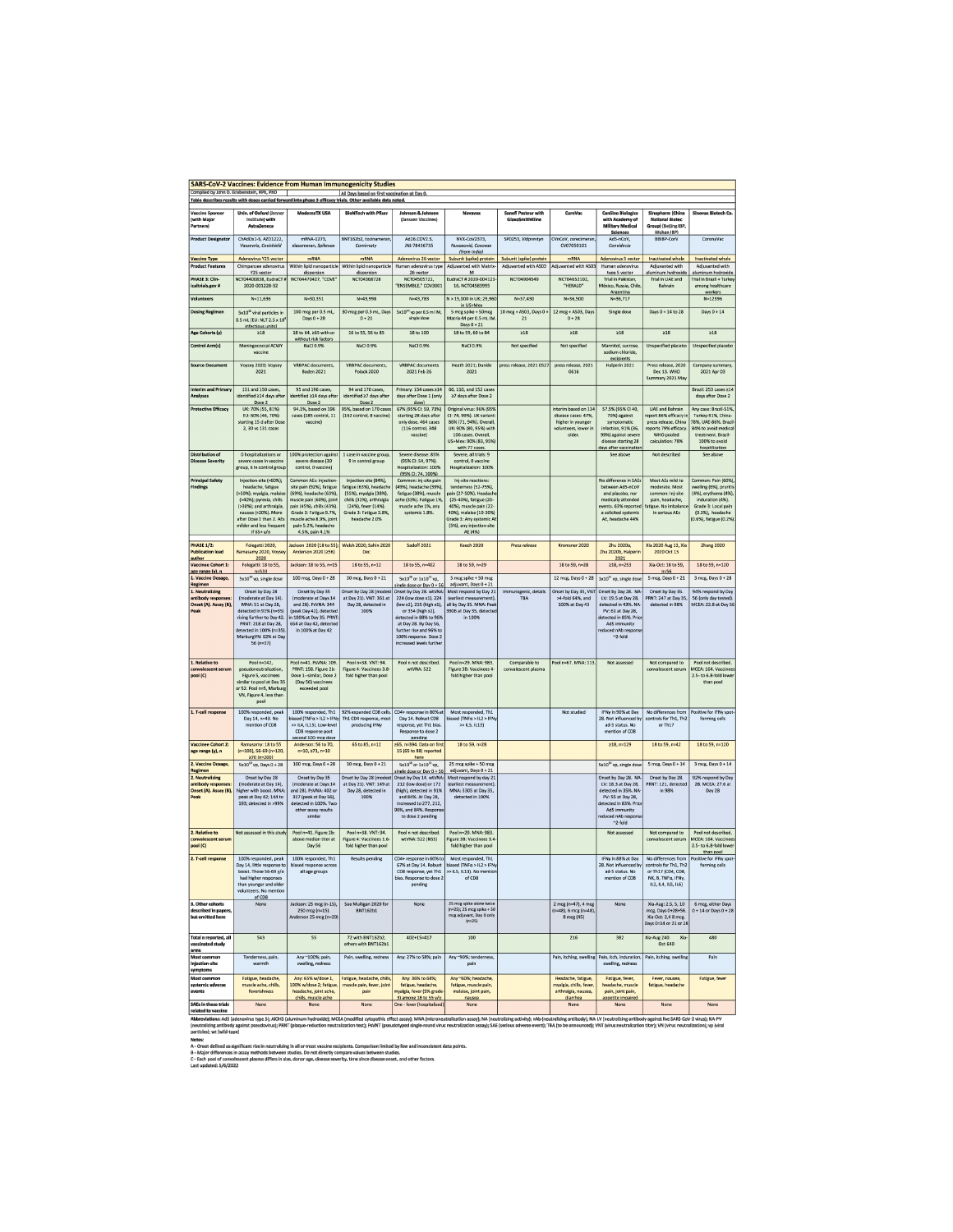### **REFERENCES:**

Anderson EJ, Rouphael NG, Widge AT, et al. Safety and immunogenicity of SARS-CoV-2 mRNA-1273 vaccine in older adults. *N Engl J Med*. 2020;383:2427-2438. doi.org/10.1056/NEJMoa2028436

Baden LR, El Sahly HM, Essink B, et al. Efficacy and safety of the mRNA-1273 SARS-CoV-2 vaccine. *N Engl J Med*. 2021;384:403-416. doi.org/10.1056/NEJMoa2035389

Dunkle LM, Kotloff KL, Gay CL, et al. Efficacy and safety of NVX-CoV2373 in adults in the United States and Mexico. *N Engl J Med*. 2022;386:531-543. doi.org/10.1056/NEJMoa2116185

Folegatti PM, Ewer KJ, Aley PK, et al. Safety and immunogenicity of the ChAdOx1 nCoV-19 vaccine against SARS-CoV-2: a preliminary report of a phase 1/2, single-blind, randomised controlled trial. *Lancet*. 2020;396(10249):467-478. doi:10.1016/S0140-6736(20)31604-4. Available at [https://www.thelancet.com/journals/lancet/article/PIIS0140-6736\(20\)31604-4/fulltext](https://www.thelancet.com/journals/lancet/article/PIIS0140-6736(20)31604-4/fulltext)[\[PubMed](https://www.ncbi.nlm.nih.gov/entrez/query.fcgi?cmd=Retrieve&db=pubmed&dopt=Abstract&list_uids=32702298)  [32702298\]](https://www.ncbi.nlm.nih.gov/entrez/query.fcgi?cmd=Retrieve&db=pubmed&dopt=Abstract&list_uids=32702298)

Halperin SA, Ye L, MacKinnon-Cameron M, et al. Final efficacy analysis, interim safety analysis, and immunogenicity of a single dose of recombinant novel coronavirus vaccine (adenovirus type 5 vector) in adults 18 years and older: An international, multicentre, randomised, double-blinded, placebocontrolled phase 3 trial. *Lancet.* 2021;Dec 23. doi.org/10.1016/S0140-6736(21)02753-[7\[PubMed](https://www.ncbi.nlm.nih.gov/entrez/query.fcgi?cmd=Retrieve&db=pubmed&dopt=Abstract&list_uids=34953526)  [34953526\]](https://www.ncbi.nlm.nih.gov/entrez/query.fcgi?cmd=Retrieve&db=pubmed&dopt=Abstract&list_uids=34953526)

Heath PT, Galiza EP, Baxter DN, et al. Safety and efficacy of NVX-CoV2373 Covid-19 vaccine. *N Engl J Med.* 2021;385:1172-1183. doi.org/10.1056/NEJMoa2107659

Jackson LA, Anderson EJ, Rouphael NG, et al. An mRNA vaccine against SARS-CoV-2 - preliminary report. *N Engl J Med*. 2020;383:1920-1931. doi:10.1056/NEJMoa2022483. Available at <https://www.nejm.org/doi/pdf/10.1056/NEJMoa2022483>[\[PubMed 32663912\]](https://www.ncbi.nlm.nih.gov/entrez/query.fcgi?cmd=Retrieve&db=pubmed&dopt=Abstract&list_uids=32663912)

Keech C, Albert G, Cho I, *et al*. Phase 1–2 trial of a SARS-CoV-2 recombinant spike protein nanoparticle vaccine. *N Engl J Med*. 2020;383:2320-2332. Available at [https://www.nejm.org/doi/full/10.1056/NEJMoa2026920?query=featured\\_coronavirus](https://www.nejm.org/doi/full/10.1056/NEJMoa2026920?query=featured_coronavirus)

Kremsner P, Mann P, Bosch J, Oostvogels L, et al. Phase 1 assessment of the safety and immunogenicity of an mRNA- lipid nanoparticle vaccine candidate against SARS-CoV-2 in human volunteers. *medRxiv*. 2020. <https://doi.org/10.1101/2020.11.09.20228551>

Kremsner PG, Mann P, Kroidl A, et al. Safety and immunogenicity of an mRNA-lipid nanoparticle vaccine candidate against SARS-CoV-2: A phase 1 randomized clinical trial. *Wien Klin Wochenschr*. 2021;133(Sep):931-941. doi.org/10.1007/s00508-021-01922-y

Mulligan MJ, Lyke KE, Kitchin N, et al. Phase 1/2 study of COVID-19 RNA vaccine BNT162b1 in adults. *Nature*. 2020;586:589-593. <https://doi.org/10.1038/s41586-020-2639-4>[\[PubMed 32785213\]](https://www.ncbi.nlm.nih.gov/entrez/query.fcgi?cmd=Retrieve&db=pubmed&dopt=Abstract&list_uids=32785213)

Polack FP, Thomas SJ, Kitchin N, et al. Safety and efficacy of the BNT162b2 mRNA Covid-19 vaccine. *N Engl J Med*. 2020;383:263. doi.org/10.1056/NEJMoa2034577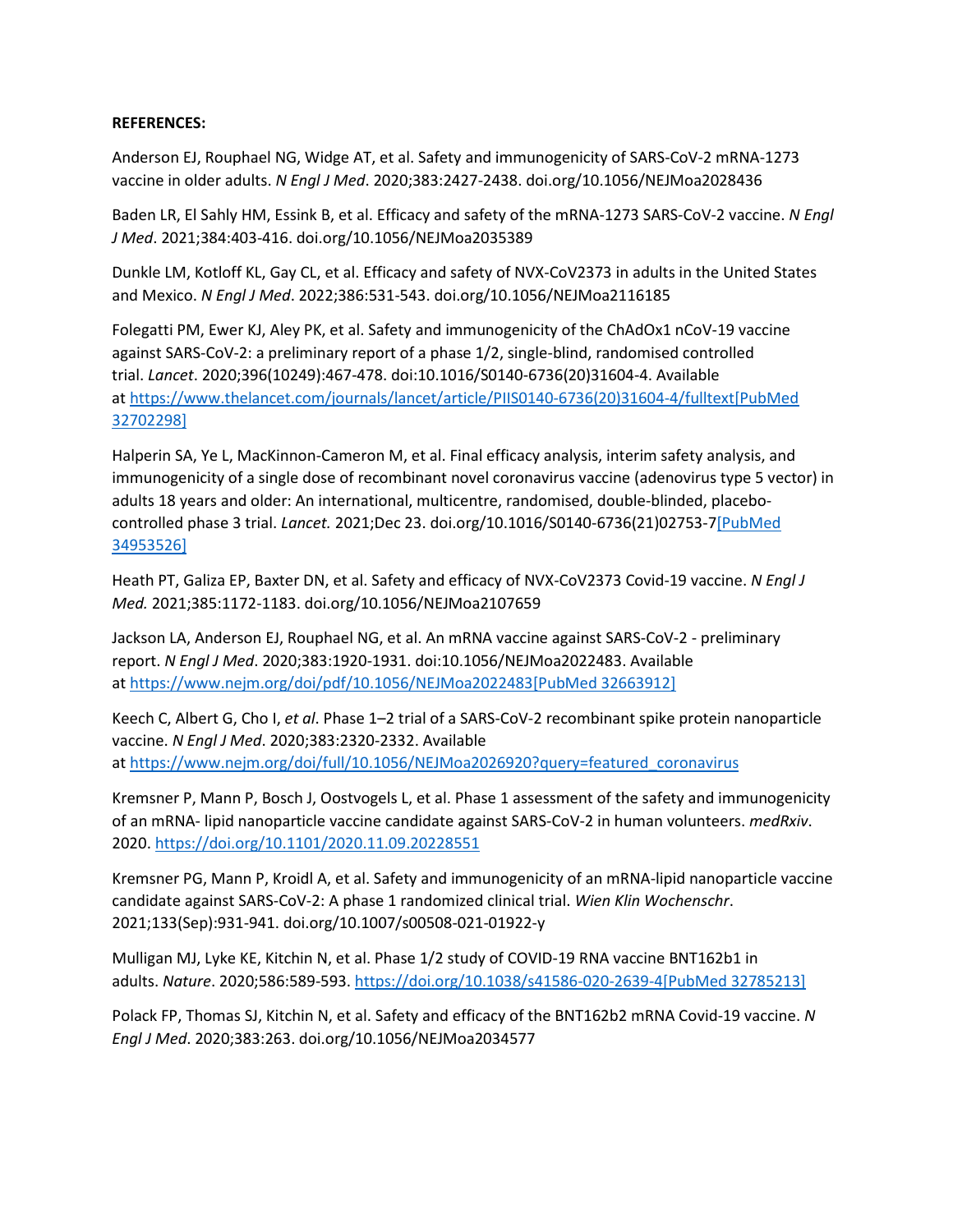Ramasamy MN, Minassian AM, Ewer KJ, et al. Safety and immunogenicity of ChAdOx1 nCoV-19 vaccine administered in a prime-boost regimen in young and old adults (COV002): a single-blind, randomised, controlled, phase 2/3 trial. *Lancet.* 2020;396:1979-1993. doi.org/10.1016/S0140-6736(20)32481-8

Sadoff J, Gray G, Vandebosch A, et al. Safety and efficacy of single-dose Ad26.COV2.S vaccine against Covid-19. *N Engl J Med.* 2021;384(Jun 10):2187-2201. doi.org/10.1056/NEJMoa2101544Ja

Sahin U, Muik A, Vogler I, et al. BNT162b2 vaccine induces neutralizing antibodies and poly-specific T cells in humans. *Nature*. 2021;595:572–577. doi.org/10.1038/s41586-021-03653-6

Vogel AB, Kanevsky I, Che Y, et al. BNT162b vaccines protect rhesus macaques from SARS-CoV-2. *Nature*. 2021;592:283-289. doi.org/10.1038/s41586-021-03275-y

Voysey M, Costa Clemens SA, Madhi SA, et al. Safety and efficacy of the ChAdOx1 nCoV-19 vaccine (AZD1222) against SARS-CoV-2: An interim analysis of four randomised controlled trials in Brazil, South Africa, and the UK. *Lancet*. 2021;397(Jan 9):99-111. doi.org/10.1016/S0140-6736(20)32661-1

Walsh EE, Frenck R, Falsey AR, et al. Safety and immunogenicity of two RNA-based Covid-19 vaccine candidates. *N Engl J Med*. 2020;383:2439-2450. doi.org10.1056/NEJMoa2027906

Xia S, Duan K, Zhang Y, et al. Effect of an inactivated vaccine against SARS-CoV-2 on safety and immunogenicity outcomes: interim analysis of 2 randomized clinical trials. *JAMA*. 2020;324:951-960. doi:10.1001/jama.2020.1554[3\[PubMed 32789505\]](https://www.ncbi.nlm.nih.gov/entrez/query.fcgi?cmd=Retrieve&db=pubmed&dopt=Abstract&list_uids=32789505)

Xia S, Zhang Y, Wang Y, et al. Safety and immunogenicity of an inactivated SARS-CoV-2 vaccine, BBIBP-CorV: A randomised, double-blind, placebo-controlled, phase 1/2 trial. *Lancet Infect Dis*. 2021;21(Jan 1):39-51. doi.org/10.1016/S1473-3099(20)30831-8

Zhang Y, Zeng G, Pan H, et al. Safety, tolerability, and immunogenicity of a SARS-CoV-2 inactivated vaccine in healthy adults aged 18-59 years: a randomized, double-blind, placebo-controlled, phase 1/2 clinical trial. *Lancet Infect Dis*. 2021;21(Feb):181-192. doi.org/10.1016/S1473-3099(20)30843-4

Zhu FC, Guan XH, Li YH, et al. Immunogenicity and safety of a recombinant adenovirus type-5-vectored COVID-19 vaccine in healthy adults aged 18 years or older: a randomised, double-blind, placebocontrolled, phase 2 trial. *Lancet*. 2020;396(10249):479-488. doi:10.1016/S0140-6736(20)31605-6. Available at [https://www.thelancet.com/journals/lancet/article/PIIS0140-6736\(20\)31605-](https://www.thelancet.com/journals/lancet/article/PIIS0140-6736(20)31605-6/fulltext) [6/fulltext](https://www.thelancet.com/journals/lancet/article/PIIS0140-6736(20)31605-6/fulltext)[\[PubMed 32702299\]](https://www.ncbi.nlm.nih.gov/entrez/query.fcgi?cmd=Retrieve&db=pubmed&dopt=Abstract&list_uids=32702299)

Zhu FC, Li YH, Guan XH, et al. Safety, tolerability, and immunogenicity of a recombinant adenovirus type-5 vectored COVID-19 vaccine: a dose-escalation, open-label, non-randomised, first-in-human trial. *Lancet*. 2020;395(10240):1845-1854. doi:10.1016/S0140-6736(20)31208-3. Available at <https://www.thelancet.com/action/showPdf?pii=S0140-6736%2820%2931208-3>[\[PubMed 32450106\]](https://www.ncbi.nlm.nih.gov/entrez/query.fcgi?cmd=Retrieve&db=pubmed&dopt=Abstract&list_uids=32450106)

## **Applies to**

Coronavirus Vaccine; COVID-19; COVID-19 Vaccine Tracker; COVID19; COVID19 Vaccine Tracker; SARS-CoV-2 Vaccine

Last Updated 5/9/22